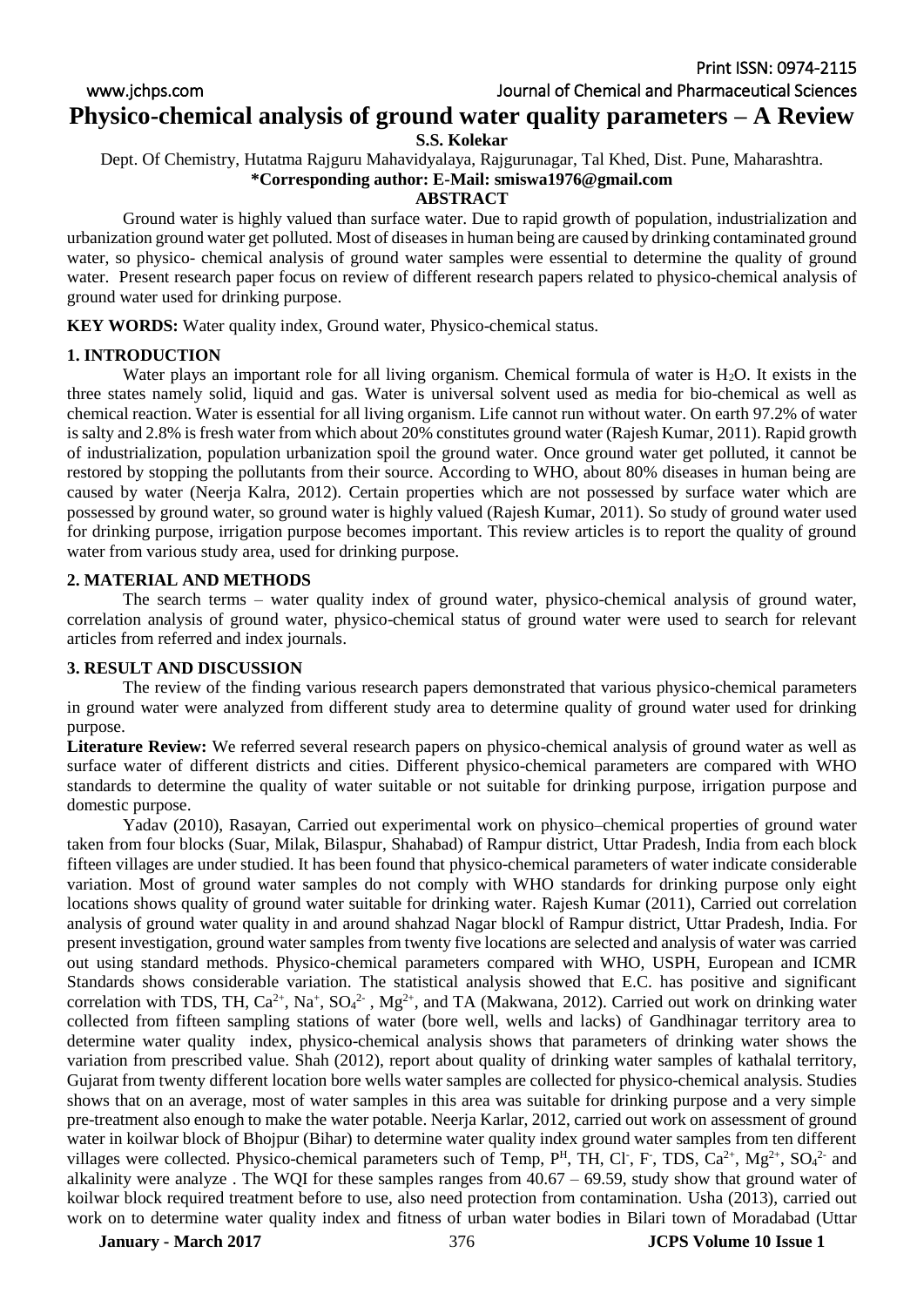# Print ISSN: 0974-2115

# www.jchps.com Journal of Chemical and Pharmaceutical Sciences

Pradesh). Ground water samples in three different months January, June and September 2011 were collected from ten different sites. Analysis of ground water samples were carried out for different physico-chemical parameters. WOI shows that contamination of water increases day by day. So require treatment for purification before to use. Neerja Kalra (2012), carried out work on to determine ground water quality from five blocks (Udwantnagar, Taratu, Chapokhar, Piro, Sahar) of Southern, Bhojpur (Bihar) for that purpose then ground water samples were collected from each block, physico-chemical analysis of different parameters compared with ICMR standards for drinking purpose shows that ground water indicate considerable variation, most of ground water samples do not comply with ICMR standards of drinking purpose ,few location from study area shows ground water suitable for drinking purpose. Aher Binano Frontier work was carried out to study physico-chemical parameters of water sample collected from tube well of selected villages in Kalwan Tahsil of Nasik district for present investigation. Water samples were collected randomly from five different stations. Result shows that physico-chemical parameters of collected water samples are within permissible limit in study area so water is suitable for irrigation and drinking purpose. Adhena Ayaliew Werkneh (2015), carried out work on physico-chemical analysis of drinking water quality at Jigjiga city, Ethiopia. For present investigation of tap water samples re shows that potable water is safe enough to be consumed by humans.

For assessment of ground water quality different physico-chemical parameters such 1) pH 2) electrical conductivity 3) Total hardness 4) Total dissolve solids 5) Calcium 6) Magnesium 7) Sulphate 8) Alkalinity 9) Sodium 10) Potassium 11) Chloride 12) Fluoride 13) Nitrate were studied by researcher for different study area. Temperature is measured by thermometer, it affect the rate of photosynthesis by aquatic plant and metabolic rate of aquatic living organism.

 $P<sup>H</sup>$  is negative logarithm of H<sup>+</sup> ion concentration.  $P<sup>H</sup>$  of water ranges from 0 to 14. pH value 7 to 14 is alkaline, pH value 0 to 7 is acidic and pH value 7 is neutral. The pH value was measured by pH meter.

Electrical conductivity is capacity of water to carry an electrical current and the electrical conductivity depends upon concentration of liquid (water), type of ions, number of ions & their mobility. Solution of inorganic salts, acids and bases are relatively good conductors of heat and electricity. E.C. measured by E.C. meter.

Total hardness is measure of ability of water to cause precipitation of insoluble Calcium and magnesium salts of higher fatty acid from soap solution. Total hardness, calcium, magnesium were measured by EDTA titration method.

Total dissolve solid (TDS) is measure of combined content of all organic, inorganic substances contained in a liquid in ionized ,molecular or suspended from. In water sample TDS can be calculated by conductivity measurement and TDS meter.

Alkalinity is sum of total components in water that tends to move  $P<sup>H</sup>$  of liquid towards the alkaline side. Total alkalinity was determined volumetrically by  $AgNO<sub>3</sub>$  titration methods using potassium chromate as indicator. Sodium and Potassium were analyzed using flame photometer.

Fluoride were analyzes by ELICO Spectrophotometer. The peoples get affected by dental fluorosis and skeletal fluorosis due to high concentration of fluoride taken from ground water.

Chloride in ground water due to industrial effluent sewage and natural sources. No health base guide line value proposed for chloride in drinking water. Chloride was analyzed volumetrically by AgNO<sub>3</sub> by titration method. Sulphate was determine by nepthalomtrically Inorganic Sulphate, Salts, high concentration of Sulphate in ground water may have laxative effect.

Biological oxygen demand (BOD) is an important parameter for pollution of water pollution of water pollution occurs due to disposal of industrial effluents and domestic sewage. COD is chemical oxygen demand is an important parameter to assess the carbonaceous fraction of organic matter. COD and BOD measured by APHA, Standards method.

# **4. CONCLUSION**

Most of the ground water samples collected from different study area comply with WHO Standards and ICMR Standards of drinking purpose are suitable for drinking purpose. Few ground water samples shows considerable variation, do not comply with WHO Standards, ICMR Standards of drinking purpose if such type of ground water used for drinking purposes cause health hazard, so require simple pre-treatment to become potable for drinking purpose.

## **REFERENCES**

Adhena Ayaliew Werkneh, Belay Zimbelachew Medhanit, Angaw Kelemework Abay, Jemal Yimer Damte, Physico-chemical analysis of drinking water quality at Jigjiga city, Ethiopia, American journal of Enviromental Protection, 4 (1), 2015, 29-32.

Aher D.K, Physico-chemical analysis of water in tube wells of Kalwan Tahsil Maharashta, Binano Frontier, 8 (1), 2015, 103-105.